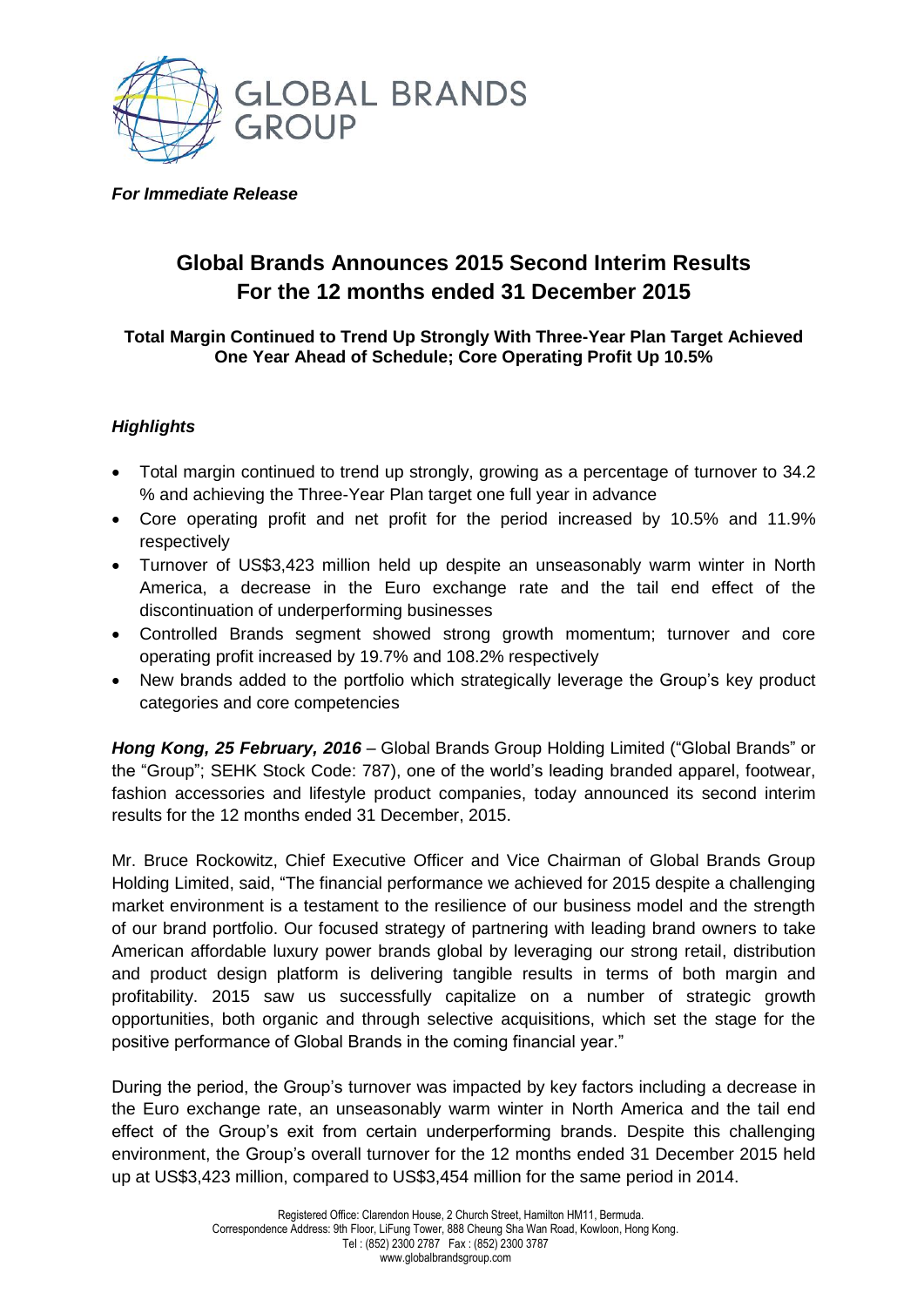

Total margin for the 12 months ended 31 December 2015 continued to trend up strongly, reaching US\$1,170 million. Total margin grew as a percentage of turnover to 34.2% in 2015 from 33.9% in 2011, hitting the Group's Three-Year Plan target one full year in advance. As a result of the Group's investment in key Controlled Brands and the addition of new licenses to the portfolio, operating costs increased by 3.8% to US\$1,000 million.

Core operating profit increased by 10.5%, while net profit for the period was up 11.9%, as compared to the same period last year.

"We continue to invest in and strengthen our Licensed and Controlled Brands platforms," said, Mr. Dow Famulak, President and Chief Operating Officer of Global Brands Group Holding Limited. "Within Licensed Brands, our entertainment characters business performed especially well due to our long-established partnerships with major character franchises globally. Our key footwear brands also performed well, and we added considerably to our accessories portfolio with a number of new brands. On the Controlled Brands side, we made excellent progress in growing our brands, most notably Frye, Spyder and Juicy Couture, and expanding their direct reach to consumers. We also strengthened our women's fashion and apparel offering and built out a denim platform to strategically position the Group to capitalize on consumer demand in these areas. Another highlight was our exciting Seven Global and Kent & Curwen partnership which extends the David Beckham brand to the menswear product category."

Mr. Rockowitz added, "We are seeing increasing consumer appetite for affordable luxury brands, particularly in Asia but also in other parts of the world. This demand is being fueled by the growing middle class with rising disposable incomes and the widespread use of internet, mobile and e-commerce technologies which are making brands more easily accessible to consumers globally. All of these trends are extremely beneficial for our business. Going forward, we see many exciting opportunities for our Licensed and Controlled Brands segments and a strong pipeline of licensing deals to drive the continued growth of Global Brands."

*– Ends –*

*For details of Global Brands Group Holding Limited's 2015 second interim results for the 12 months ended 31 December 2015, please refer to the announcement posted on the Stock Exchange of Hong Kong Limited website (www.hkex.com.hk).* 

# **About Global Brands Group Holding Limited**

Global Brands Group Holding Limited (SEHK Stock Code: 787) is one of the world's leading branded apparel, footwear, fashion accessories and related lifestyle product companies. The Group designs, develops, markets and sells products under a diverse array of controlled and licensed brands and a wide range of product categories. Global Brands' innovative design capabilities, strong brand management focus, and strategic vision enable it to create new